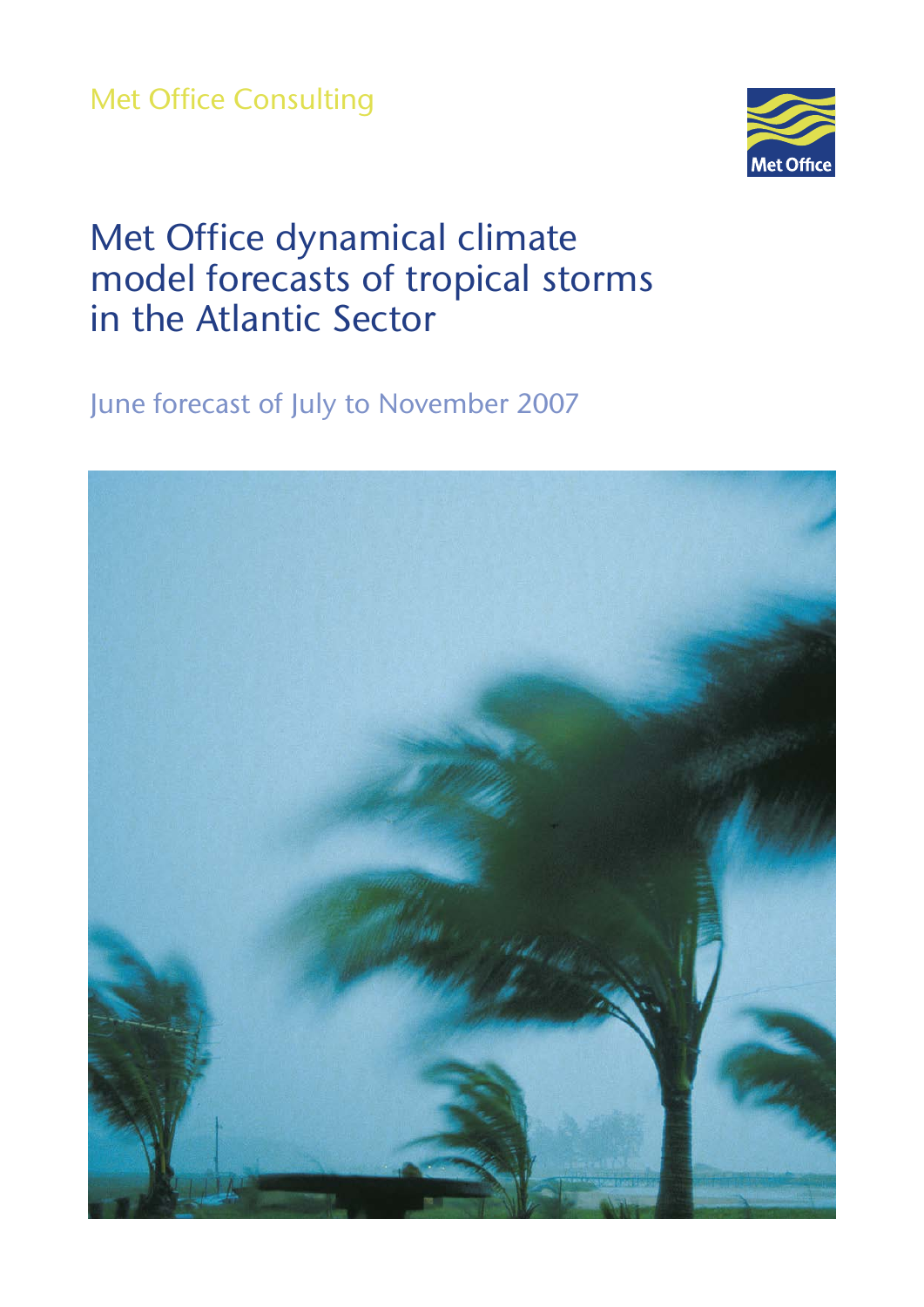## **Contents**

| $\mathcal{P}$ |
|---------------|
|               |
| 3             |
| 4             |
| 5             |
| 6             |
|               |

# Appendices

| Equivalent detailed forecast data for 2005 and 2006 |  |
|-----------------------------------------------------|--|
| Forecast method and model details                   |  |

Prepared by: Dr Matt Huddleston, Principal Consultant, Climate Change Dr Richard Graham, Climate Applications Manager

Reviewed by: Dr Julian Heming, Tropical Prediction Scientist

Authorised for issue by: Cathy Durston, Head of Met Office Consulting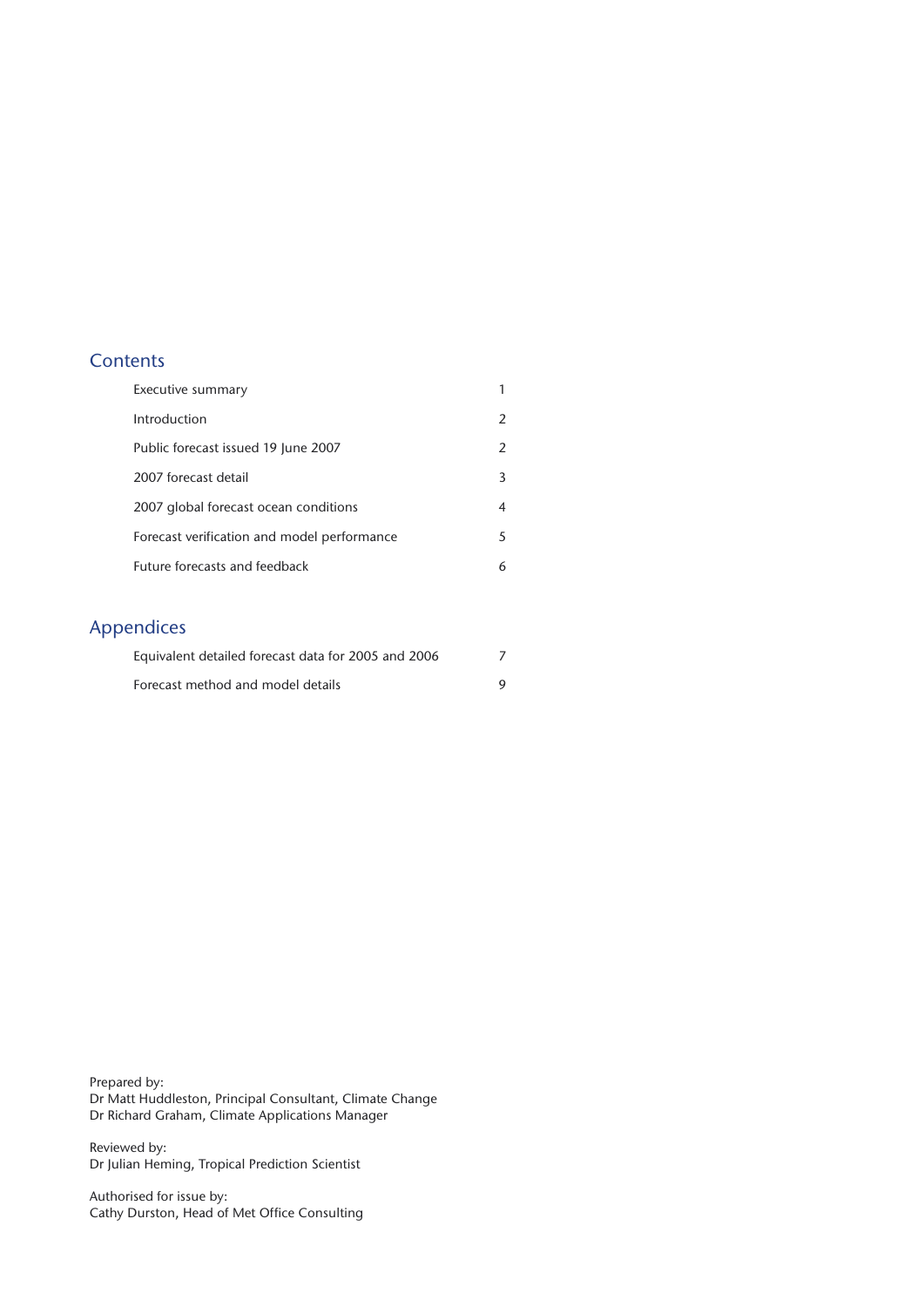#### Executive summary

This article describes a new system for forecasting Atlantic tropical storm activity, providing information about the methodology and details of the latest forecast for 2007.

Forecasts of the number of named storms for the Atlantic tropical storm season have been made using a new dynamical method based on seasonal climate models. The method allows an assessment of the risk of above normal tropical storm activity, as well as providing more detailed information on the likelihood of specific numbers of named storms. The method is unique in the sense it is not based on a historical-statistical or "analogue" method, and has no subjective component.

For 2007, ten named storms have been predicted for July to November. It has been assessed that there is an 80% chance that there will be 12 or less named storms. The climate model signal is associated with a predicted cooling trend in sea surface temperatures in the Pacific and tropical North Atlantic that influence storm activity.

To assess the accuracy of the new system, similar forecasts have been run retrospectively for previous years using only data that would have been available had the forecasts been made operationally in real-time (i.e. allowing no knowledge of the future). These have proved to be highly skilful relative to forecasts from other providers who use historical statistical relationships. Significantly, the forecast for 2005 gave good guidance for the very active season that year. For the belownormal activity in 2006, the forecast gave more neutral guidance but, unlike a number of published statistical forecasts, did not show a strong signal for above-normal activity. The climate model has also been shown to be skilful at predicting sea surface temperatures in both the tropical Pacific and Atlantic Oceans.



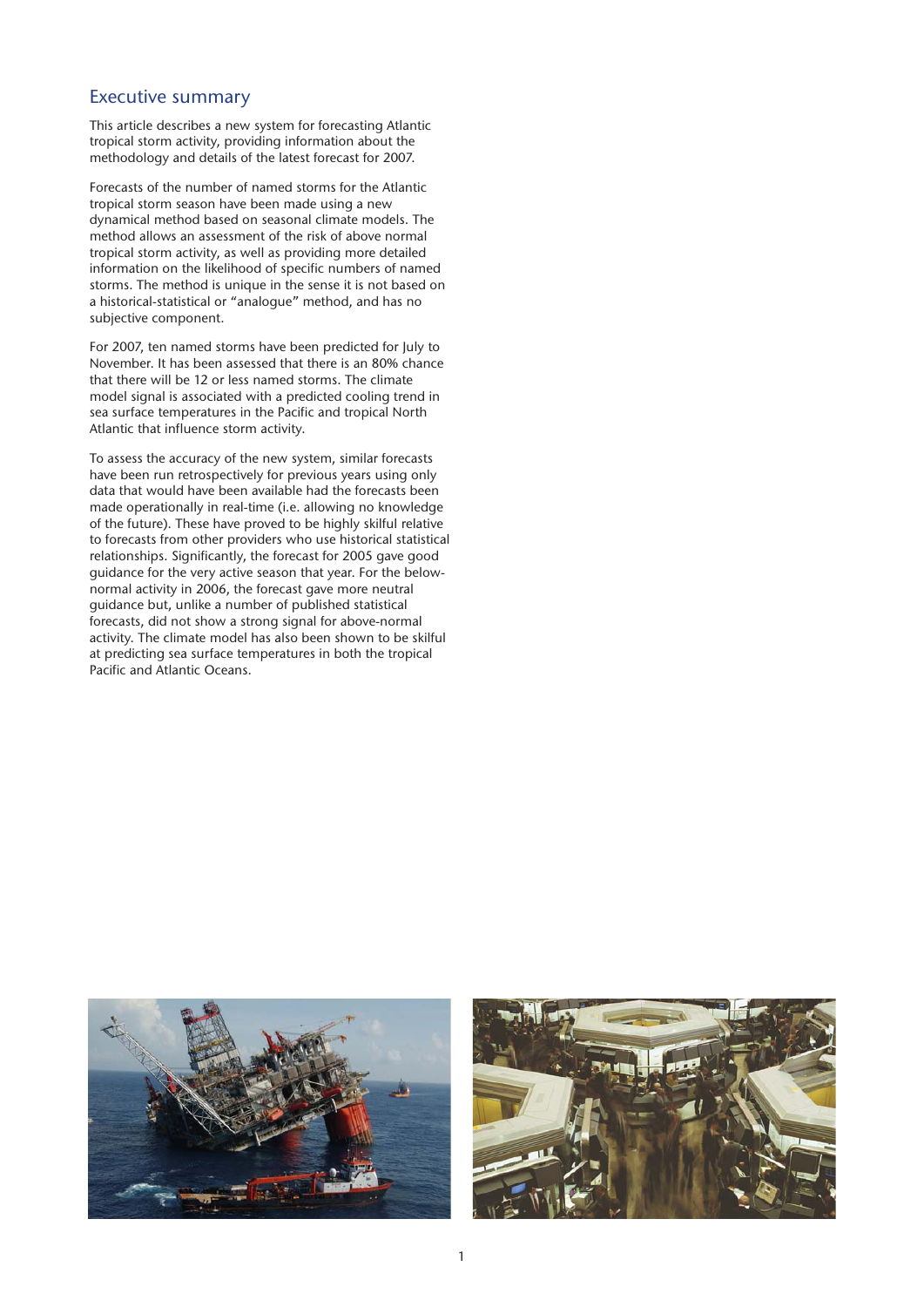#### Introduction

At the start of the North Atlantic season (which usually runs from June to November) the Met Office now forecasts the number of tropical storms expected throughout the period. This is done using a dynamical seasonal prediction computer model of the global atmosphere-ocean system developed in the Met Office's climate research division, the Hadley Centre. The seasonal prediction model is based on a Met Office Hadley Centre climate model.

The seasonal prediction model is initialised with a complete analysis of the global oceans, land and atmosphere. The analysis provides the model with best available description of the current climate state, an important factor in obtaining realistic predictions. The starting conditions are varied slightly to make 41 individual forecasts out to six months ahead. The 41 forecasts are collectively called an 'ensemble' and each forecast an ensemble member. The ensemble procedure allows estimation of the probability of various outcomes and of the forecast uncertainty. The frequency of tropical storms in each of the 41 ensemble members is processed to create a probability distribution for the expected number of storms. In addition, the average number of storms over all ensemble members (the ensemble mean) is derived to provide a 'bottom line' forecast.

The seasonal model includes representation of the physical and dynamical processes characteristic of tropical storms, allowing the number of storms developing in the model to be counted. To correct for any systematic bias in the model the predicted number of storms is adjusted by comparing observed and predicted numbers in past forecasts over the period 1987-2006. The forecast process also includes predictions of the sea surface temperature (SST) anomalies. This season, a cooling trend in SST is expected in the tropical North Atlantic, and this favours fewer tropical storms than seen in recent years prior to 2006.

Recent studies have shown that Met Office's model and other European models have considerable in skill predicting the number of tropical storms, for example successfully predicting the change from the exceptionally active season of 2005 to the near-normal activity of the 2006 season. This marked difference between seasons was missed by a number of statistical prediction methods, which have traditionally formed the basis of most published forecasts.

Full details of the forecasting methodology and verification of forecasts can be found in Appendix B.

#### Public forecast as issued 19 June 2007

Forecast for July to November 2007 Issued 19 June 2007

Ten tropical storms are predicted as the most likely number to occur in the North Atlantic during the July to November period, with a 70% chance that the number will be in the range seven to 13. This represents below normal activity relative to the 1990-2005 long-term average of 12.4.

Note: The forecast is for the five full months remaining in the June-November Atlantic tropical storm season. There have already been two named storms – Andrea and Barry.

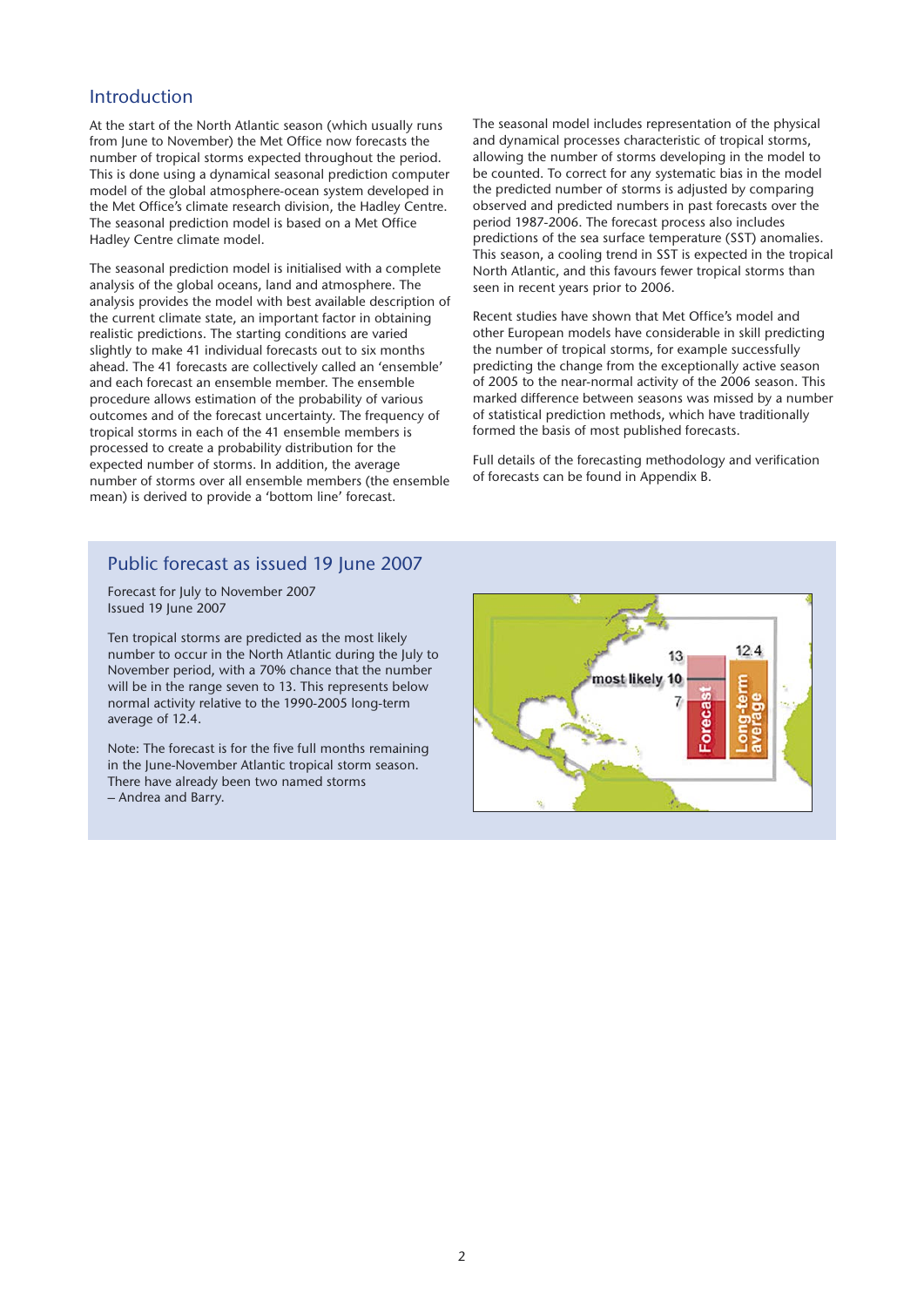# 2007 forecast detail

Due to the probabilistic nature of the forecasts, more detailed assessment of the risks of different numbers of storms is possible. The forecast can be presented in a categorical sense showing the likelihood of different ranges of storm numbers (e.g. 7-9 storms, 10-12 storms etc.), or in terms of cumulative probability distributions.

The forecast probability of the storm-number categories can be compared against the climatological frequency of the category, to determine whether the chance of a particular category occurring is greater or lower than the usual chance. For the 2007 forecast we have used the 20 year period 1987 2006 to define the observed frequency of the categories. This period has been active on average, relative to the 1950 2006 period (for 1987-2006 the mean number of tropical and sub tropical storms was 11.8, relative to the 1950-2006 period mean of 9.8 storms).

Due to the relatively short nature of the time series from 1987, the frequency distributions are inherently undersampled leading to somewhat noisy statistics. Even so, good results from the use of 3-category probabilistic forecasts have been demonstrated and validated (e.g. Vitart et al. 2007, see appendix B).

Figure 2 provides a six category representation of the June 2007 forecast where the green bars show the climatologically probability of the categories and the red bars show the forecast probability. The figure shows that forecast probabilities are substantially enhanced for 7-9 tropical storms in the Atlantic sector from July to November. Near normal climatological chances are expected for 10-12 storms, and less than normal chances of 13-15, 16-18 or >18 storms are expected. The probability distribution is consistent with the public forecast of 10±3 storms, but indicates a skew in the probabilities towards the negative side of the range. The observed category for some notable recent years is also indicated on Figure 2 for perspective.



*Figure 2: Probability forecast of the number of Atlantic sector named storms for July to November 2007. Bars in green represent climatological frequencies derived from 1987-2006 observations. Bars in red are forecast probabilities for 2007 derived from an ensemble of 41 climate model forecasts.* 



*Figure 3: Cumulative probability forecast of the number of Atlantic sector named storms for July to November 2007. Bars in green represent climatological frequencies derived from 1987-2006. Bars in red are forecast probabilities derived from an ensemble of 41 climate model forecasts.* 

Cumulative probabilities assist the user in making risk based decisions. By identifying either their own appetite for risks on decisions (e.g. the probability threshold for a given number of storms that must be exceeded before one acts), or by looking at the risks associated with key event thresholds (e.g. the probability of more than 12 named storms) one can decide whether to take action. Figure 3 and table 1 detail forecast probabilities in this format for the 2007 Atlantic tropical storm season.

As an example, it can be seen that the chance of exceeding 12 named storms is 20% whereas the (1987-2006) climate probability is 40%. Thus the forecast indicates we are half as likely as normal to get more than 12 named storms in 2007.

Conversely, if appropriate action is taken only when the forecast probability exceeds 80%, then it can be seen that there is an 80% chance that there will be 12 or less storms according to this forecast.

| <b>Threshold</b><br>of number<br>of storms | <b>Climate</b><br>probability<br>1987-2006 | <b>Forecast</b><br>probability<br>2007 |
|--------------------------------------------|--------------------------------------------|----------------------------------------|
| >6                                         | 95                                         | 91.7                                   |
| >7                                         | 75                                         | 58.3                                   |
| >8                                         | 70                                         | 50.0                                   |
| >9                                         | 65                                         | 45.0                                   |
| $>10$                                      | 60                                         | 40.0                                   |
| >11                                        | 55                                         | 35.0                                   |
| $>12$                                      | 40                                         | 20.0                                   |
| $>13$                                      | 35                                         | 15.0                                   |
| >14                                        | 20                                         | 8.6                                    |
| $>15$                                      | 10                                         | 4.3                                    |
| $>18$                                      | 5                                          | 2.1                                    |
| $>25$                                      | $\overline{0}$                             | 0.0                                    |
|                                            |                                            |                                        |

Table 1: Cumulative probabilities for the exceedance of threshold numbers of *storms for the North Atlantic sector for July-November 2007. Note: forecast probabilities are given to 1 decimal point to help preserve a smooth distribution. Accuracy to 1 decimal point is not implied.*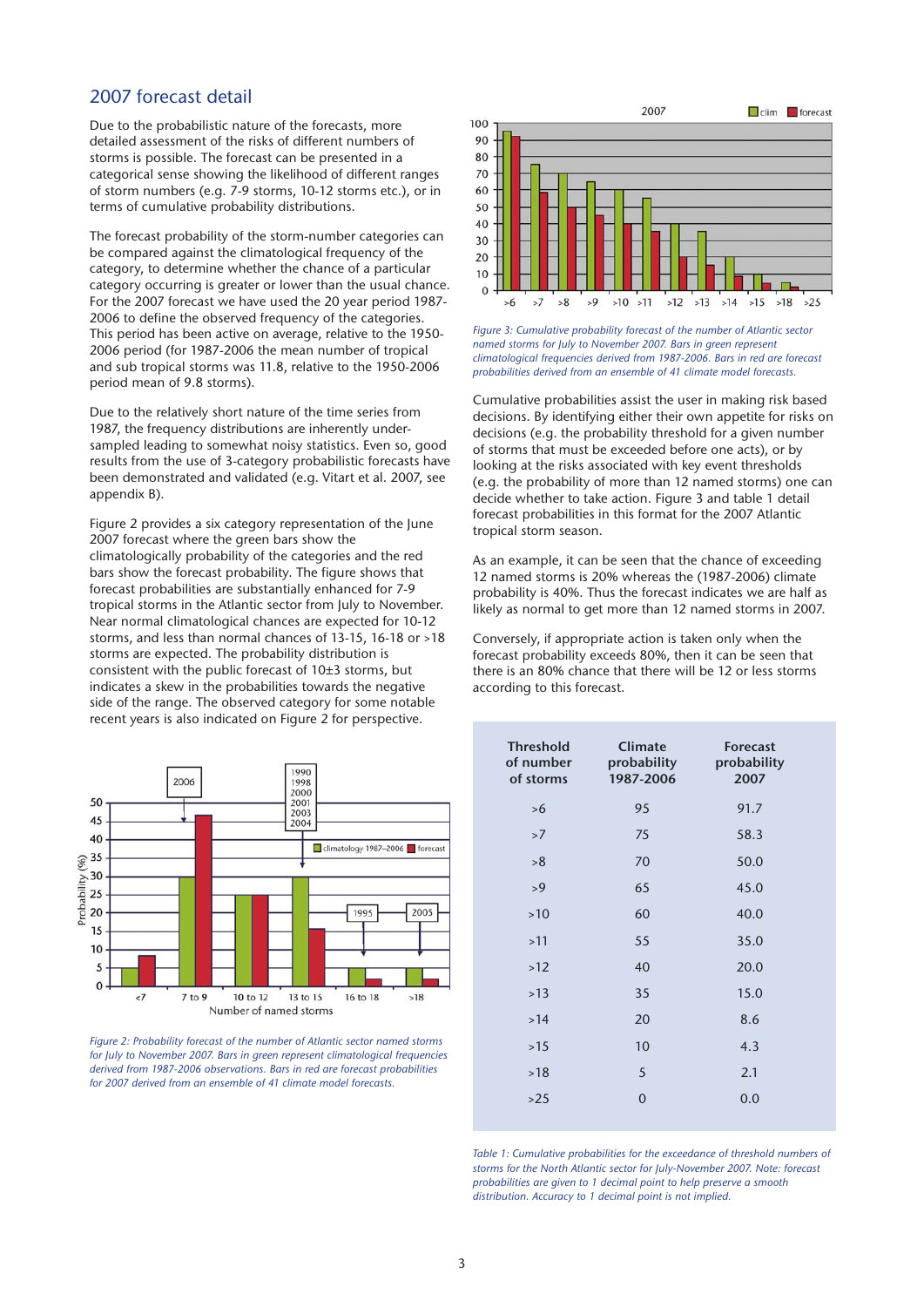### 2007 global forecast ocean conditions

Year to year variability in seasonal climate is strongly influenced by evolving patterns in global sea surface temperature (SST). Reliable estimation of the future state of global SST is therefore crucial in seasonal prediction. The SST evolves through complex interactions between the ocean and atmosphere. These interactions are represented in the Met Office coupled ocean-atmosphere seasonal climate model, enabling explicit prediction of both the SST evolution and the impact of SST on seasonal conditions.

The El Niño phenomena is the best known example of the influence SST anomalies can exert on seasonal climate. El Niño is associated with seasonal anomalies over many parts of the tropics with teleconnections extending to the extra-tropics. A great deal of scientific effort has been undertaken to increase the reliability of dynamical climate model predictions of El Niño, and current levels of skill are competitive with those of traditional statistical prediction methods.

In June 2007, neutral / weak La Niña conditions (anomalously cold SST in the tropical east Pacific, in contrast to the warm anomalies associated with El Niño) are evident. However, SST has been predicted to cool sharply by some dynamical models – indicating a substantial chance of a stronger La Niña event occurring through the remainder of 2007 and into 2008. A current consensus view is offered by the International Research Institute for Climate and Society (IRI) (http://iri.columbia.edu) which states that there is about a 50% chance of La Niña conditions developing further.

The Met Office dynamical model forecast indicates development of a very significant cooling in the central Pacific (figure 4). The signal for a La Niña event is thus strong though the precise amplitude of the predicted SST anomalies (which reach about -2.5˚C) is thought to be too large and must be viewed with caution.

In broad support of the Met Office forecast, all other coupled models including that of the European Centre for Medium-Range Weather Forecasting also signal cooling of SST in the tropical east Pacific (figure 5). In terms of its impact on tropical storm frequency, La Niña events are sometimes implicated in an enhanced tropical storm season in the Atlantic (as presumably picked up by the 2007 NOAA / CSU forecasts). However, the atmospheric response to La Niña (or El Niño) events varies from case to case. An advantage of the dynamical prediction method is that, through representation of complex non-linear feedbacks in the physical processes at work, it is not tied to a typical response, which is a weakness of some statistical prediction methods.

Ensemble Forecast of SST anomoly for region Niño3.4 from 01/06/2007



*Figure 4: Central Pacific sea surface temperature anomaly plume forecast from the Met Office dynamical coupled seasonal forecast model from June 2007. Each red line is from one ensemble member of the coupled climate model. The black line represents observed conditions.* 



*Figure 5: The global consensus on Pacific sea surface temperature anomalies for forecasts started in May 2007 (from IRI, USA).*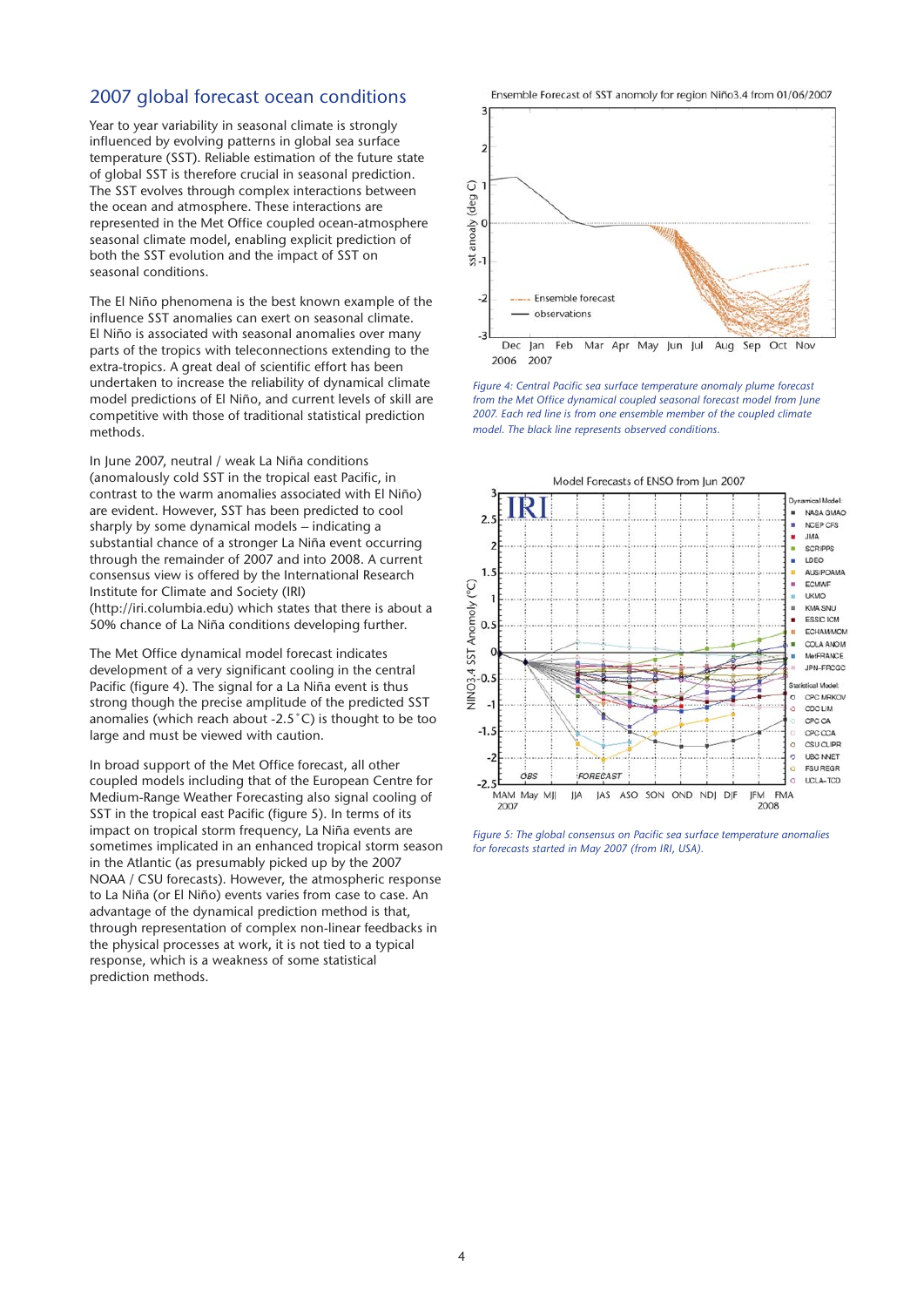SST in the tropical North Atlantic has a direct impact on tropical storm formation. Years with above normal SST are generally associated with above normal numbers of storms (e.g. 2005). The latest forecast from the dynamical model indicates development of below normal SST in the tropical North Atlantic (Figure 6 shows the ensemble mean forecast for the August-October period). The prediction of below normal SST in this region is consistent with the dynamical model prediction of lower than normal or near normal tropical cyclone activity in 2007. Analysis of retrospective forecasts shows that forecasts of tropical North Atlantic SST do have significant skill, as is explained in the next section on model performance.

Met Office: Ensemble mean anomoly : sea surface temperature : Aug/Sep/Oct<br>Issued June 2007



*Figure 6: Ensemble-mean forecast of August-September-October 2007 sea surface temperature anomaly, from June 2007. Anomalies are expressed relative to the 1987-2001 period. Note the negative anomalies are predicted for both the equatorial Pacific and the tropical North Atlantic.* 

# Forecast verification and model performance

#### Verification of tropical storm predictions

The mean number of storms from all 41 ensemble members (the ensemble mean) provides a summary statistic from the probability distribution that may be used as a predicted 'most likely' single value. The ensemble mean prediction has been verified against the observed number of storms in retrospective forecasts for the slightly shorter period 1993-2006 (Vitart el al., 2007). Performance statistics for this period are shown in table 2.

As can be seen, the dynamical model performs well in comparison with the statistical / analogue forecasts of the Colorado State University and University College London Tropical Storm Risk forecasts. In particular, the higher correlation score highlights the model's ability to get the phase of year-on-year fluctuations in the number of storms correct, whilst the lower root mean square (RMS) error highlights that the size of those fluctuations is also more in accord with observations.

|                                  | <b>Met Office</b> | <b>Tropical</b><br><b>Storm Risk</b> | Colorado<br>State Uni. |
|----------------------------------|-------------------|--------------------------------------|------------------------|
| Correlation<br>$Best = 1.0$      | 0.78              | 0.65                                 | 0.39                   |
| <b>RMS</b> error<br>$Best = 0.0$ | 3.65              | 4.7                                  | 4.76                   |

*Table 2: Linear correlation and root mean square error between the number of Atlantic tropical storms predicted by the Met Office dynamical seasonal model, TSR and CSU and the observed number of tropical storms during the whole Atlantic season (taken from the US National Oceanic & Atmospheric Administartion National Hurricane Center http://www.nhc.noaa.gov) over the period 1993-2006.* 

#### Verification of SST predictions

As discussed previously, North Atlantic tropical storm frequencies are correlated with SST anomalies in both the tropical Pacific and tropical North Atlantic. Forecasts of sea surface temperature in the Pacific are relatively skilful: from June forecasts performed retrospectively for 1987-2005 of August-October mean sea surface temperatures in the equatorial Pacific NINO3.4 region (160°E-150°W, 5°S – 5°N), the forecast vs. observed temperature correlation is r=0.84 with a 0.67°C mean RMS error. Forecasts of sea surface temperature in the Atlantic are also skilful: in the tropical Atlantic formation region (5°-85°W, 10°N– 30°N), the forecast vs. observed temperature correlation is r=0.88 with a 0.13°C mean RMS error.

Verification of probabilistic forecasts for global SST anomalies has been performed using retrospective forecasts for the 1987-2002 period. The probability of five categories of temperature is predicted (warmest 5th to coldest 5th of events), with probability determined by the proportion of the 41 ensemble members with temperature in the range defined by the category. The Relative Operating Characteristic skill measure recommended by the World Meteorological Organisation for assessment of probabilistic forecasts is used.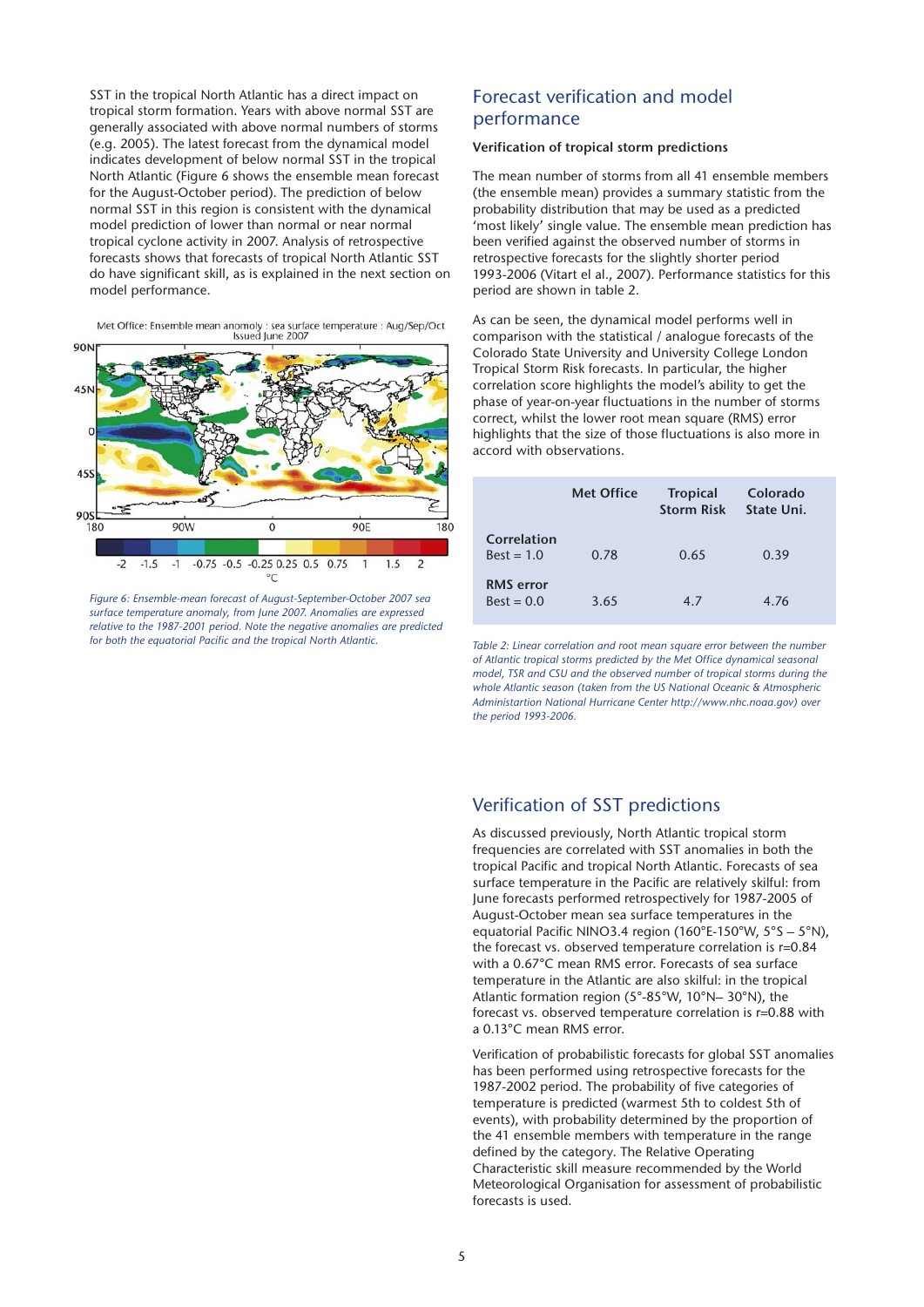Relative Operating Characteristic (ROC) scores for probabilistic predictions of episodes of well-below normal sea surface temperature in August-October are provided in Figure 7. ROC scores of 0.7 and above are shaded yellow to red, and correspond to regions with significant skill levels. It may be seen that the tropical Pacific and tropical North Atlantic, where the seasonal model predicts cold anomalies for the 2007 season, are both regions where the model has demonstrated a good performance track record (ROC scores exceed 0.7).



*Figure 7: Relative Operating Characteristic scores for lower-quintile (predictions of coldest 5th of events) sea surface temperature. Regions with ROC score equal to or greater than 0.7, 0.8 and 0.9 are coloured yellow, orange and red respectively - and indicate regions with relatively good seasonal prediction skill. Regions with ROC score between 0.6 and 0.7 show skill at lower levels but still better than guessing or use of climatology. Grey or light blue shading is used when scores are below 0.6, suggesting forecasts in these regions are currently little better than guesswork. (Note: a ROC score of 0.5 or below indicates no forecast skill in detecting the event – in this case the coldest 5th of events).* 

#### Future forecasts and feedback

Long-range tropical storm forecasts are likely the most important environmental forecast for many market sectors, beyond climate change. Given this, the Met Office is committed to developing a full range of tropical storm forecast products in a way that best meets its customer's needs. Scientific rigour is a key aspect of our heritage – and we look forward to improving and developing the science with our business and public customers.

The Met Office is ideally placed to provide risk based forecast information on tropical storms on a full range of timescales from hours to decades ahead. Global weather forecasts in 2007 predicted the formation of sub-tropical storm Andrea, May 2007, a full 60 hours before any other model. The dynamical weather models have also proved their worth in predicting hurricane land fall (accurately predicting the landfall of Katrina 12 hours ahead of other models).

This same technology is used on seasonal timescales through our integrated Unified Model – where both weather and climate scientists work together to improve both short term and long term predictions. The Hadley Centre for Climate Prediction has developed new dynamical models for the Intergovernmental Panel on Climate Change process, and these are now being tested on timescales from seasonal to decadal ranges – all with a risk-based probabilistic and verifiable approach. In this way, the full range of climate change impacts will be included in our forecasts – whether they are for the year 2100 or for tomorrow.

To assist in this process, we would like to develop longstanding and supportive relationships with our commercial clients to ensure that the forecasts are suitable for business as well as public use. Any feedback is welcome – contact details are below.

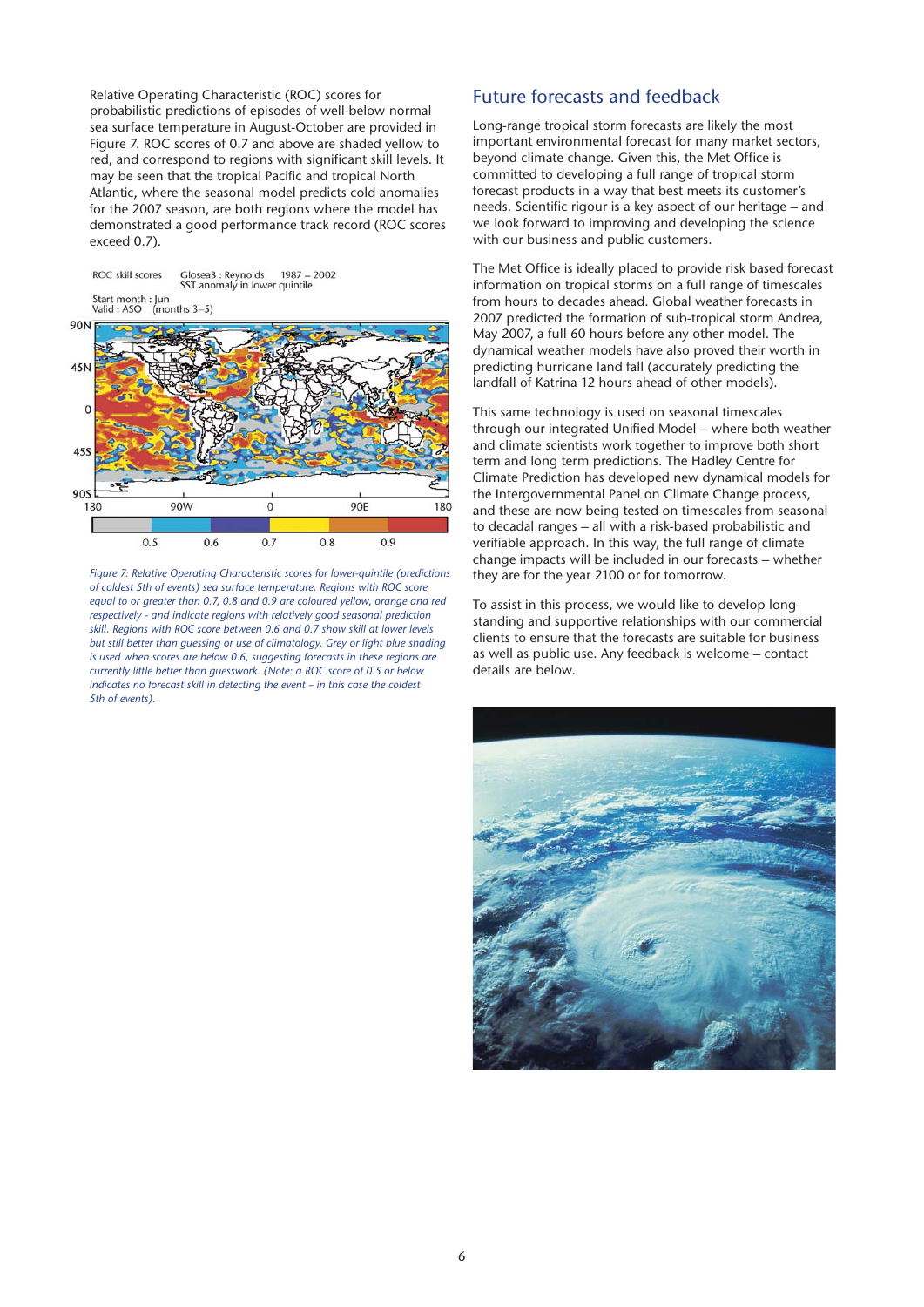# Appendix A – Equivalent detailed forecast information for 2005 and 2006

The 2005 and 2006 forecasts were made in an operational mode – i.e. with no knowledge of future information at the time of the forecast.

#### 2006 forecast detail

The forecast for 2006 is presented in a similar way to the 2007 forecast for comparison. The forecast was made in an operational environment, with no use of observed data beyond 1 June 2006. It can be seen from figures 8 and 9 that the forecast showed that probabilities were close to the climatological expectation for storm numbers with a slight skew to active i.e. there was not a strong signal for an active or a quiet season. The climatological average for the 1987-2005 period is 11.9 tropical storms. Table 3 shows the predicted chance for more or fewer storms than average was approximately 50/50.



*Figure 8: Probability forecast of the number of Atlantic sector named storms for July to November 2006. Bars in green represent climatological frequencies derived from 1987-2005. Bars in red are forecast probabilities from an ensemble 41 climate model forecasts. The forecast suggests near climatological probabilities, with a slight skew to the higher categories. The observed number of storms was nine.* 



*Figure 9: Cumulative probability forecast of the number of Atlantic sector named storms for July to November 2006. Bars in green represent climatological frequencies derived from 1987-2005. Bars in red are forecast probabilities from an ensemble 41 climate model forecasts. Note there is no ">9" category as this frequency was not observed in the climatological period – this implies the same probability as for ">8" storms.* 

| Exceedance<br>of number<br>of storms | Climate<br>probability<br>1987-2005 | <b>Forecast</b><br>probability<br>2006 |
|--------------------------------------|-------------------------------------|----------------------------------------|
| >6                                   | 94.7                                | 95.8                                   |
| >7                                   | 73.7                                | 79.2                                   |
| >8                                   | 68.4                                | 75.0                                   |
| $>10$                                | 63.2                                | 70.4                                   |
| >11                                  | 57.9                                | 65.8                                   |
| $>12$                                | 42.1                                | 52.1                                   |
| >13                                  | 36.8                                | 47.5                                   |
| >14                                  | 21.1                                | 27.1                                   |
| $>15$                                | 10.5                                | 13.6                                   |
| >18                                  | 5.3                                 | 6.8                                    |
| $>25$                                | 0.0                                 | 0.0                                    |
|                                      |                                     |                                        |

*Table 3: Cumulative probabilities for the exceedance of threshold numbers of storms for the North Atlantic sector for July-November 2006. Note there is no ">9" category as this frequency was not observed in the climatological period – this implies the same probability as for ">8" storms. Forecast probabilities are given to 1 decimal point to help preserve a smooth distribution. Accuracy to 1 decimal point is not implied.*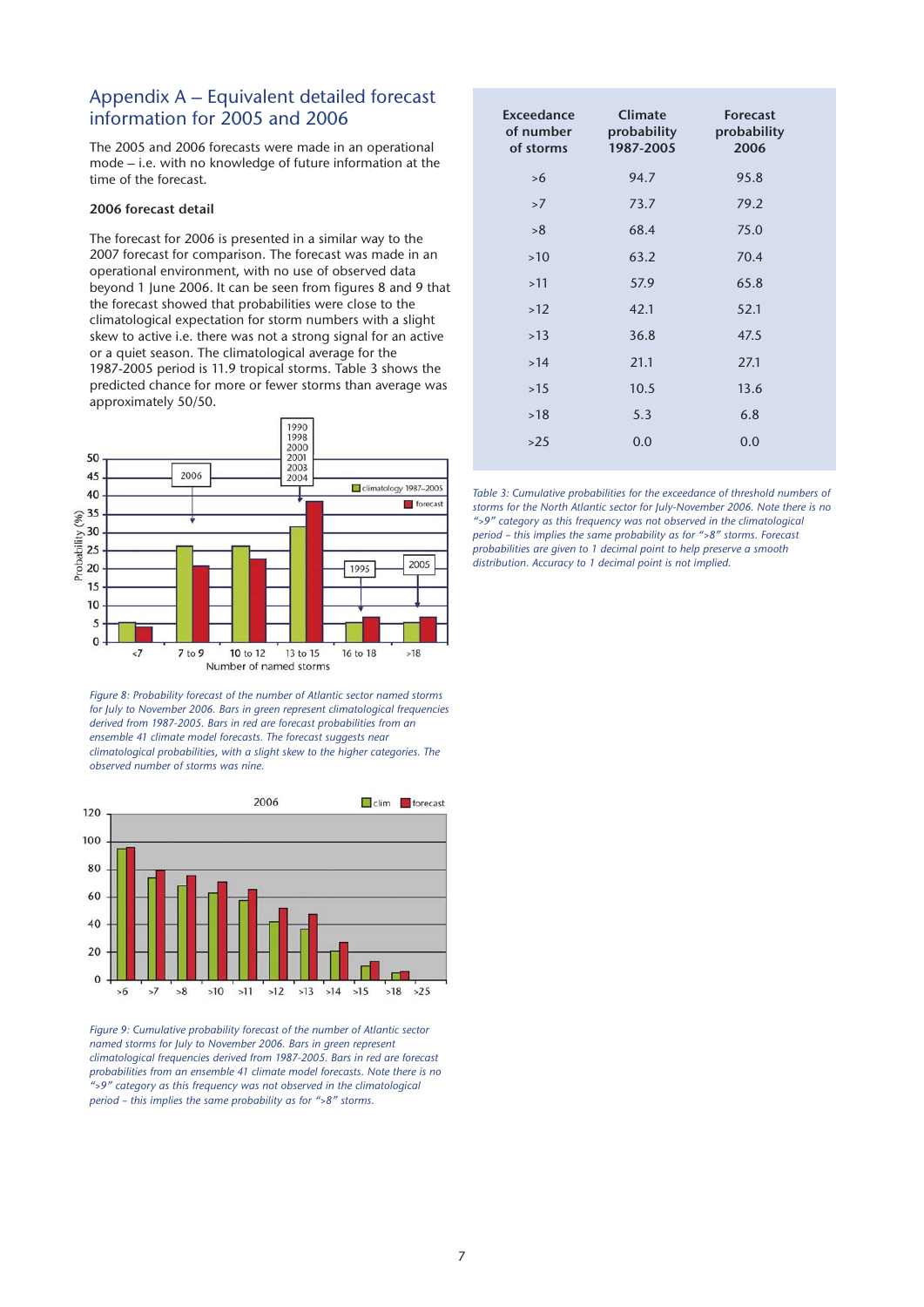#### 2005 forecast detail

The forecast for 2005, unlike 2006, had a very strong signal for an active season. The forecast was made in an operational environment with no use of observed data beyond 1 June 2005.



*Figure 10: Probability forecast of the number of Atlantic sector named storms for July to November 2005. Bars in green represent climatological frequencies derived from 1987-2004. Bars in red are forecast probabilities from an ensemble 41 climate model forecasts. The forecasts indicate a strong bias towards the higher frequency categories, with a marked peak for the range 13-15 storms. The observed number was 25.* 



*Figure 11: Cumulative probability forecast of the number of Atlantic sector named storms for July to November 2005. Bars in green represent climatological frequencies derived from 1987-2004. Bars in red are forecast probabilities from an ensemble 41 climate model forecasts. Note there is no ">9" category as this frequency was not observed in the climatological period – this implies the same probability as for ">8" storms.* 

| <b>Exceedance</b><br>of number<br>of storms | Climate<br>probability<br>1990-2004 | <b>Forecast</b><br>probability<br>2005 |
|---------------------------------------------|-------------------------------------|----------------------------------------|
| >6                                          | 94.4                                | 99.6                                   |
| >7                                          | 72.2                                | 97.9                                   |
| >8                                          | 66.7                                | 97.5                                   |
| >10                                         | 61.1                                | 96.7                                   |
| >11                                         | 55.6                                | 95.8                                   |
| $>12$                                       | 38.9                                | 93.3                                   |
| >13                                         | 33.3                                | 92.5                                   |
| >14                                         | 16.7                                | 46.3                                   |
| $>15$                                       | 5.6                                 | 15.4                                   |
| >18                                         | 0.0                                 | 0.0                                    |
| $>25$                                       | 0.0                                 | 0.0                                    |

*Table 4: Cumulative probabilities for the exceedance of threshold numbers of storms for the North Atlantic sector for July-November 2005. Note there is no ">9" category as this frequency was not observed in the climatological period – this implies the same probability as for ">8" storms. Forecast probabilities are given to 1 decimal point to help preserve a smooth distribution. Accuracy to 1 decimal point is not implied.*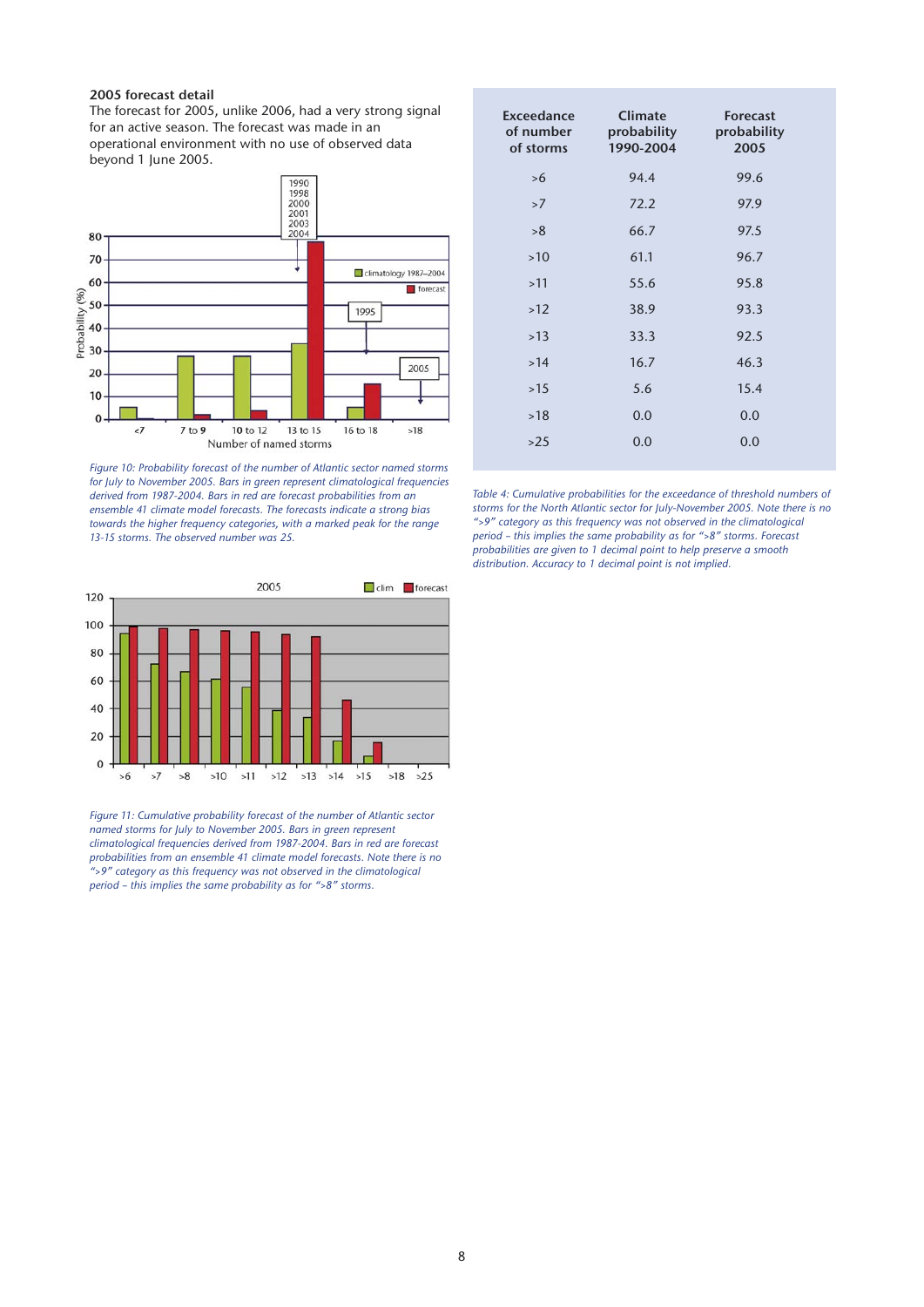# Appendix B - forecast method and model details

Global seasonal forecasts are made each month to six months ahead using the Met Office seasonal prediction model. http://www.metoffice.gov.uk/. Each forecast starts from the observed state of the ocean, land and atmosphere on the first day of the month of issue - the 'initial conditions'. Unfortunately, the initial conditions are not known precisely (one reason is that observing stations/instruments are sparsely distributed in some regions), and individual forecasts can be very sensitive to small uncertainties in the initial conditions. The sensitivity to initial conditions is taken into account by making a number of predictions each with slight variations to the starting conditions which reflect our uncertainty in the initial state. This technique generates an 'ensemble' of forecasts with each individual forecast referred to as an ensemble 'member'. The forecast products are created by analysing the output from all the ensemble members.

#### The Met Office seasonal dynamical prediction system

The seasonal prediction system is a coupled oceanatmosphere General Circulation Model (GCM), similar to the HadCM3 climate version of the Met Office Unified Model (UM), with a number of enhancements for seasonal forecasting purposes. Details of the model physics and discussion of the performance of HadCM3 can be found in Gordon et al. Climate Dynamics (2000).

The atmospheric component of the system (see Pope et al. Climate Dynamics (2000) for a description), has a horizontal resolution of 3.75° east-west and 2.5° north-south, and 19 vertical levels. The oceanic component has 40 vertical levels (compared to 20 in HadCM3), zonal grid spacing at 1.25°, and meridional grid spacing of 0.3° near the equator increasing to 1.25° poleward of the mid-latitudes (compared to 1.25° resolution east-west and north-south in HadCM3). A coastal tiling scheme has been included, to enable specifications of the land-sea mask at the ocean resolution. Like HadCM3, the seasonal coupled GCM contains no flux corrections or relaxations to climatology.

Each forecast requires initial ocean, land and atmosphere conditions. Land and atmosphere conditions are specified from atmospheric analyses that are produced separately for weather prediction purposes. The ocean initial conditions are taken from ocean analyses generated specifically for seasonal forecasting, using the ocean Global Climate Model component of the system. The ocean Global Climate Model is run using surface fluxes of momentum, heat and water prescribed from atmospheric analyses, while assimilating sub-surface ocean obervational data, with temperatures in the top layer(s) constrained to be close to surface observations.

Each month, forecasts are run with starting conditions at the beginning of the month, to create a 41-member ensemble. The different ensemble members are created by perturbing the ocean state, through windstress perturbations throughout the ocean analysis stage and initial sea surface temperature perturbations.

#### Tropical storms prediction

In addition to seasonal forecasts of temperature and precipitation, the seasonal prediction model (GloSea) is used to forecast the number of tropical storms forming over each of the tropical ocean basins out to six months ahead.

The predictions are based on GloSea representation of dynamical and physical processes characteristic of tropical storms, and are achieved by counting the frequency of tropical storms in the model forecasts.

As the dynamical model grid does not fully resolve tropical storms, numbers are calibrated using behaviour in retrospective forecasts for past years. The method used is identical to that in Vitart et al. 2007 wherein GloSea is referred to as model 2.

Studies have shown that GloSea and other European models have substantial skill in predicting the number of tropical storms during the North Atlantic season, nominally June to November (see e.g. Vitart et al. 2007 where GloSea is model 2). Importantly, the models distinguished between the exceptionally active season of 2005 and the below-normal activity of the 2006 season. This marked inter-annual change was missed by a number of statistical prediction methods, which have to date formed the basis of most issued predictions.



#### References:

Gordon C., Cooper C., Senior C.A., Banks H.T., Gregory J.M., Johns T.C., Mitchell J.F.B. & Wood R.A. 2000. Simulation of SST, sea ice extents and ocean heat transports in a version of the Hadley Centre coupled model without flux adjustments Climate Dynamics, 16, pp147-168.

Pope V.D., Gallani M.L., Rowntree P.R. & Stratton R.A. 2000. The impact of new physical parametrizations in the Hadley Centre climate model HadAM3. Climate Dynamics, 16, pp123-146.

Vitart, F., M. R. Huddleston, M. Déqué, D. Peake, T. N. Palmer, T. N. Stockdale, M. K. Davey, S. Ineson, & A. Weisheimer. 2007. Dynamically-Based Seasonal forecasts of Atlantic Tropical -Storm Activity issued in June by EUROSIP. GRL, in press.

Vitart, F., Seasonal forecasting of tropical storm frequency using a multimodel ensemble, Quart. J. Roy. Meteor. Soc., 132, 647-666 (2006).

Vitart, F. & Stockdale, T.N., Seasonal forecasting of tropical storms using coupled GCM integrations, Mon. Wea. Rev., 129, 2521-2537 (2001).